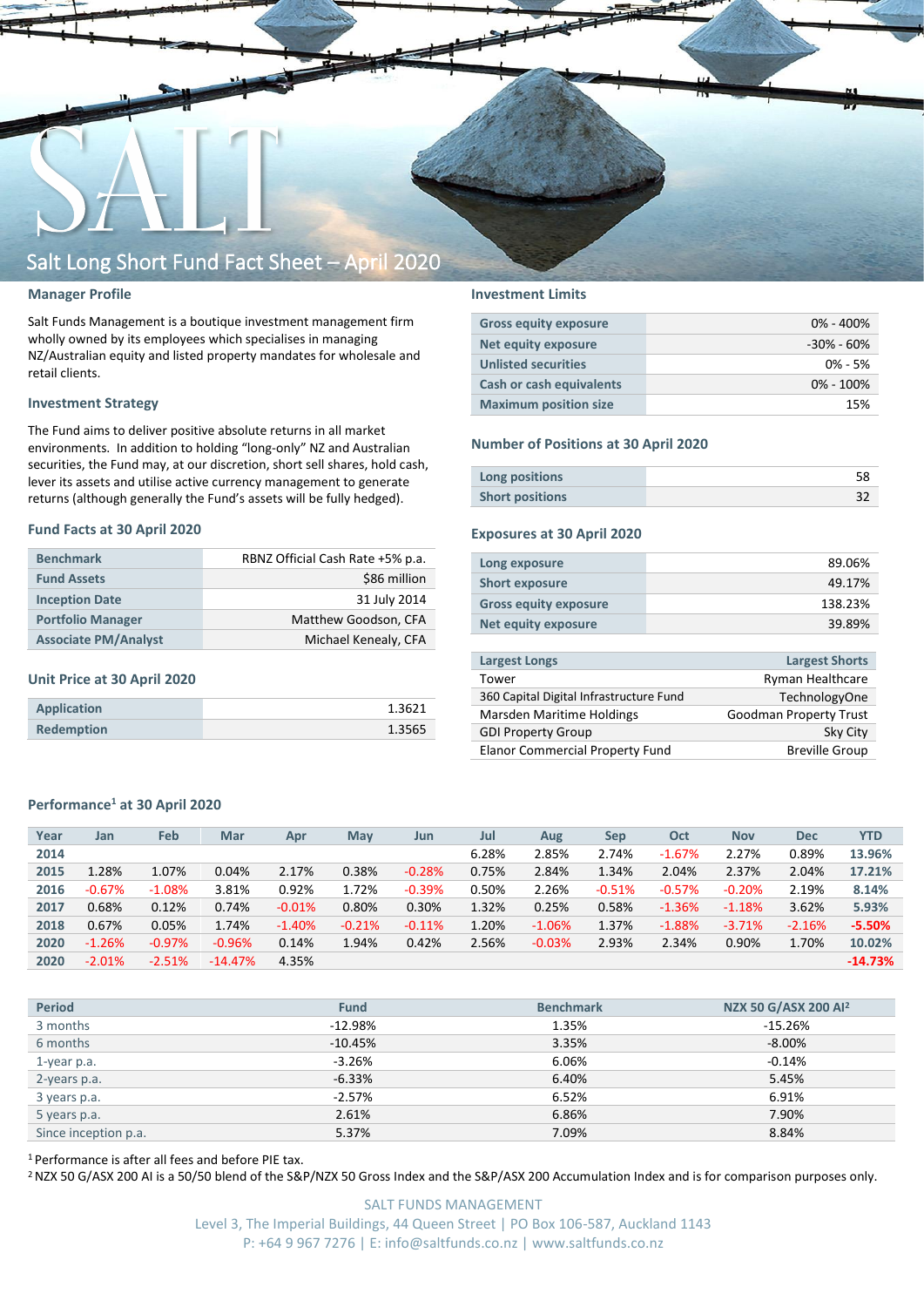### Salt Long Short Fund Fact Sheet April 2020 Page 2 of 6

#### **Country Allocation at 30 April 2020 (Gross Equity Exposure) April 2020 Individual Stock Contribution**



#### **Fund Commentary**

#### Dear Fellow Investor,

The Fund experienced a sharp rebound in the month of April, with a return of +4.35%. Pleasingly, this did not occur from simply taking on risk to chase the bounce in markets. As we will detail shortly, we question whether April's central bank driven sugar-rush in markets can be sustained and we have positioned the Fund accordingly, with net length generally being in the high 30% to low 40% region and comprising a variety of defensive names.

In common with many non-short biased hedge funds, we had struggled mightily in the month of March. Analysing what happened then, we concluded that the strategy was correct but the tactics were flawed.

Our strategy had been to position for a major economic hit from Covid-19 (correct), which would see central banks cut rates and crank up the printing press (correct), which would spark a boom in high yielding equities such as REIT's which we had become heavily net long (incorrect). Our mistake was that we didn't expect extremely tough lockdowns to be enacted, that rental contracts would be voided in some cases and that a sheer panic for liquidity meant that being long anything other than 50x PE healthcare stocks was a mistake. Despite an environment of plunging real interest rates, even gold stocks struggled to work. The protection that we thought we had in place proved ineffective.

Pleasingly, this protection worked during April. Looking at our performance on down-days for a 50/50 mix of the NZ and Australian indices, we again delivered the sorts of numbers that have been the case in the past. There were seven negative days for the 50/50 index, with an average return on those days of -0.89%. By contrast, we delivered positive numbers on five of those seven



days, with our average return being +0.37%. There were some quite remarkable divergences, with April 2 for example seeing NZ -1.98%, Australia -0.56% and LS +0.91%. April 22 saw NZ +0.0%, Australia - 1.12% and LS +0.99%. Another takeaway is that volatility has picked up sharply across both markets and the Fund. Interestingly, May 1 saw NZ -0.79%, Australia -5.01% and LS +0.35%. There is a long way to go this month but we feel as though we are once again well placed.

April saw a major switch from stomach-churning FEAR to greeddriven FOMO – the fear of missing out, with quite staggering rallies in some names where solvency remains a serious ongoing question. The apparent willingness of markets to support a veritable gush of equity raisings has seen solvency fears recede for now. Apparently, if you're going bust, you can just raise equity to cover projected losses until a hoped-for V-shaped revival.

As just one example, Air NZ (AIR, +58.2%) spiked on a retail investor driven surge, which almost appeared to be driven by a misunderstanding that the Government is bailing them out as suggested by a prominent radio host. Two of the more prominent DIY retail brokers accounted for one third of all turnover and almost all the net buying at one stage during the month.

Our take on the sombre reality is that this fine airline will survive and perhaps even prosper again in the future but current equity holders may own little of it when it does. No business with high fixed costs can survive a sudden cessation in revenue for long. AIR is burning cash faster than jet fuel and its formerly permanent positive working capital difference is falling sharply as ticket refunds and credits have to be issued. AIR also has significant out of the money oil hedges. Put this together and the onerous Government debt package must surely have a high likelihood of being converted into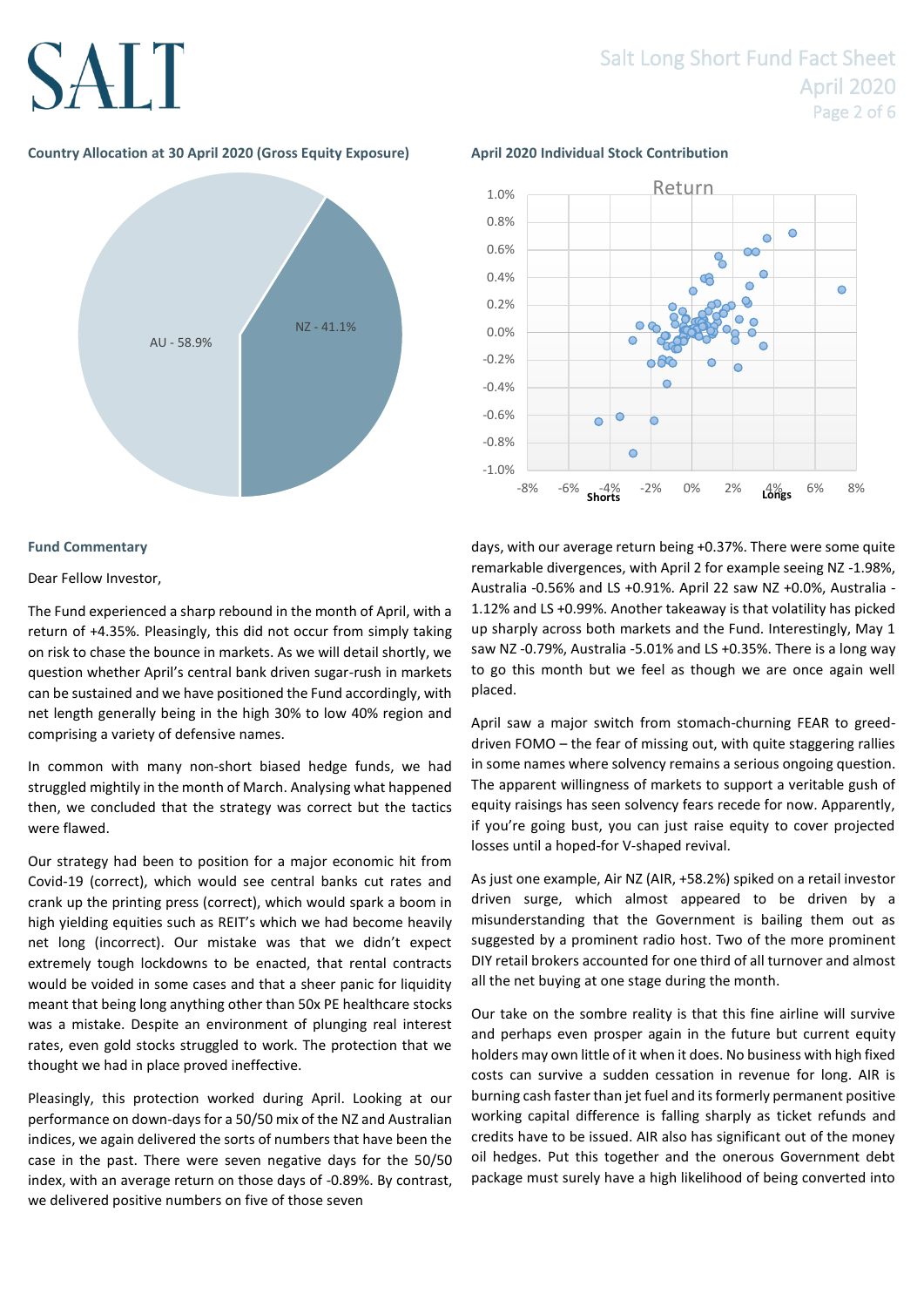#### Salt Long Short Fund Fact Sheet April 2020 Page 3 of 6

equity, heavily diluting current holders. The share price may come under pressure as this possibility becomes more obvious.

SALT

A fascinating aspect of the Covid-driven markets of the last few weeks has been a surge in retail activity, not just in NZ but around the world. The presence of Sharesies has become far more noticeable in the NZ market, while all key retail brokers in the USA have been reporting record account openings. TD Ameritrade reported 608k new accounts in the March quarter with two thirds of them opened in the month of March, while E\*Trade reported 303k and Charles Schwab 609k. Robinhood also reportedly experienced record activity levels. The number of daily trades on Ameritrade has reportedly risen from just under 1m to just under 3m. All this squares with the observation that we have seen an unusually high number of volatile daily price moves and that they have generally occurred on very light volumes. It is also concerning regarding the sustainability of the April bounce.

We generally include the one-year forward PE chart for the NZ market in this write-up but have chosen not to this month as its value is rather limited at present. Earnings forecasts are in the midst of being downgraded sharply and investors are focusing further out into a post-Covid world in any case. One year forward multiples currently include part of the Covid cataclysm and part of the hopedfor revival. For the record, the one year forward core PE is a record high 33.8x but the median is only 16.5x using Jarden forecasts. The 10-year bond yield is a heavily repressed 0.79% but risk premia for all assets have blown out sharply, making it less useful as a discounting tool by itself.

This brings us naturally to the first of a series of questions we have about economies and financial markets over the period ahead. As illustrated by the somewhat jarring screenshot from CNBC's "Mad Money" below, will central bank liquidity trump the reality of dismal economic and company fundamentals? Will central banks save Wall St but not Main St? Is saving the former even viable without saving the latter?



Citigroup strategists coined this conundrum of the real economy versus the financial economy as being, "when liquidity meets insolvency". The former triumphs until the latter takes hold.

At an individual stock and sector level, there are clearly areas of solvency concern while there are other areas that will be just fine. As investors, our style means we always find it hard not to anchor to valuation but one can certainly paint a scenario where a gush of liquidity pushes names that are perceived as "safe" up to very extended multiples indeed. Throughout April, markets experienced a very volatile "risk on, risk off" environment, where expensive "safe" names would outperform sharply one day only to give it all back the next as investors sought exposure to oversold cheaper names that will benefit in a post-Covid environment.

Historically, "value" stocks and "small cap" have tended to outperform once the bottom of the economic cycle has been reached as they tend to have the most operating and financial leverage to a recovery….if they make it through. As shown below, they certainly have some catching up to do.



Source: FactSet and Citi Research - US Equity Strategy

At a broader economic level, debt issuance is ballooning and credit quality is weakening at a time when there is already a huge global debt overhang. Many economists consequently point to the risk of a debt-deflation cycle. The table below from Macquarie paints a sobering picture of just how extended global debt levels are compared to one, two or three decades ago. The world is uniquely vulnerable to the sudden stop created by Covid-19.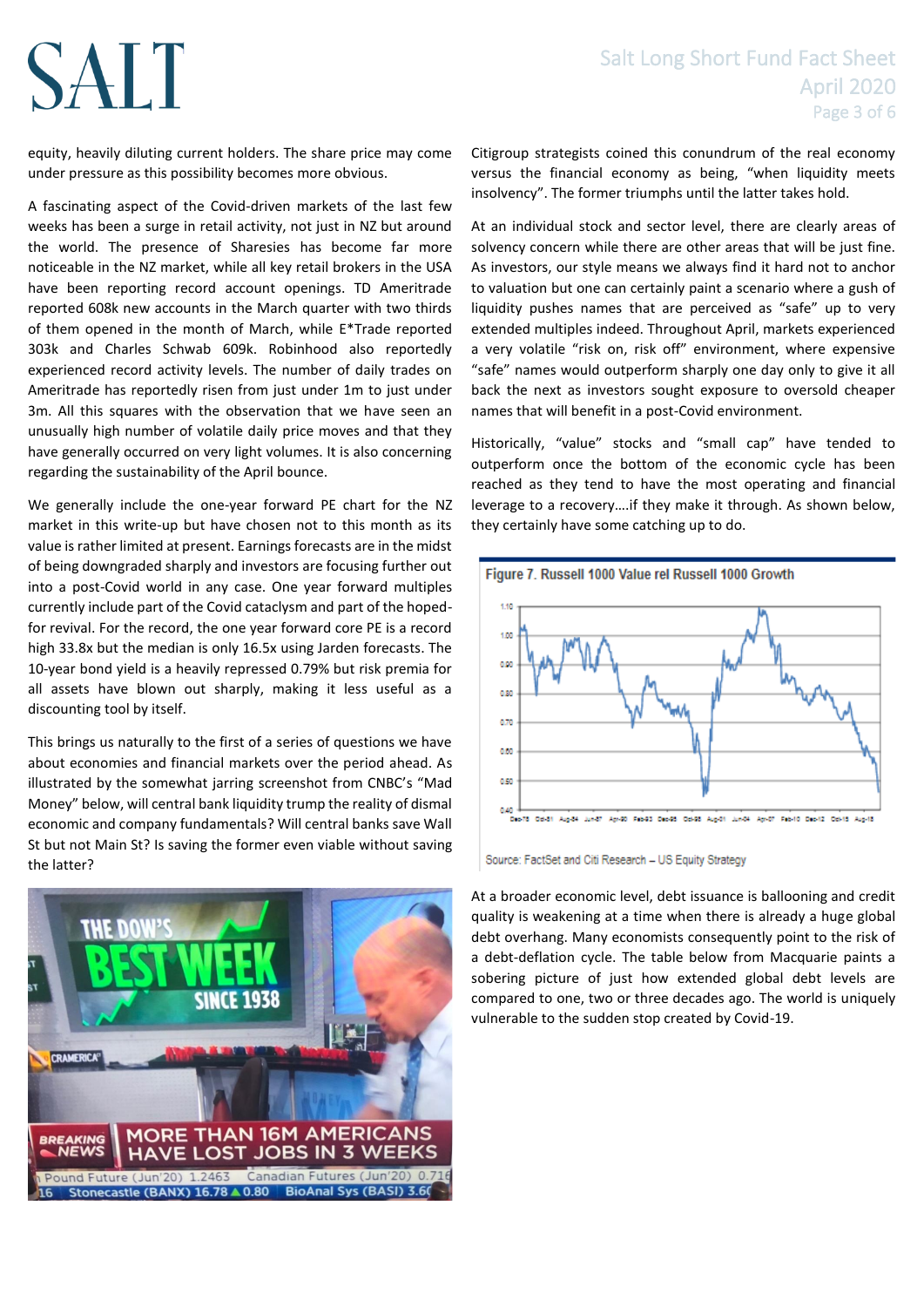#### Fig 13 Global Debt Level (US\$ trillion) (% GDP)

|                      |            | Non-Financial |            | <b>Financial Government</b> | Total |
|----------------------|------------|---------------|------------|-----------------------------|-------|
|                      | Households | Corporates    | Corporates |                             |       |
| <b>US\$ trillion</b> |            |               |            |                             |       |
| 1990                 | 10         | 10            |            | 10                          | 37    |
| 2000                 | 17         | 24            | 24         | 21                          | 86    |
| 2007                 | 35         | 43            | 54         | 35                          | 167   |
| 4Q2019               | 48         | 74            | 63         | 70                          | 255   |
| % of GDP             |            |               |            |                             |       |
| 1990                 | 41%        | 41%           | 29%        | 41%                         | 151%  |
| 2000                 | 44%        | 72%           | 59%        | 55%                         | 230%  |
| 2007                 | 58%        | 76%           | 87%        | 58%                         | 279%  |
| 4Q2019               | 60%        | 92%           | 81%        | 89%                         | 322%  |

#### Source: IIF, Macquarie Research, April 2020

NZ is relatively well placed compared to the dismal global picture, with government debt to GDP only being around 20%. This seemingly leaves ample room for massive fiscal expenditure without necessitating tax increases. However, thanks to our long-running hobby of swapping houses with each other at ever higher prices, household debt to GDP is far higher in the 95% region.

So, while the NZ government is planning to aggressively stimulate the economy on behalf of private consumers, there is less overall room than originally meets the eye. What will matter is that the quality of the fiscal expenditure is high and earns a return. Too many "bridges to nowhere" would create an overhang of debt that ultimately needs to be repaid by an indebted private sector, whose own debt levels are rising further due to this crisis. If the fiscal spend-up is unduly large or poorly directed, then an expectation of future tax increases will quickly see businesses and consumers pull back (this is known as Ricardian equivalence).

The dangers of a debt-deflation trap and the difficulties of using fiscal policy alone to lift economies appear to be well recognised by central banks. They have embarked on a veritable orgy of monetary policy easing, with four main prongs.

Firstly, an initial focus on preventing private credit markets from seizing up has succeeded, with credit spreads moving back in somewhat and corporates starting to let go of some of the large credit lines they had drawn down from banks. There has been a torrent of debt and equity issued in public markets. A generalised 2008 style seizure has been prevented.

Secondly, interest rates have been cut to as low as they realistically can be. In the case of NZ, this means an OCR of 0.25%. We expect it to stay at this level for a considerable time but also view a move to negative rates as being unlikely. The problem of deposit flight from banks disrupting their ability to lend appears to be recognised by the RBNZ.

Thirdly, many countries have moved down the QE path, using this to suppress interest rates along the yield curve. This is why NZ 10 year yields are now around 0.8%, while inflation is around 2.0%. A lesson post World War 2 is that one way to finance otherwise

unsustainable debt burdens is by the financial repression of negative real interest rates. This requires a mix of both central bank accommodation and inflation.

The investment implications from this are to own gold (leases rates are marginally positive versus negative real interest rates) and any equities which have sustainable dividend yields in a world where growth and inflation are hard to come by. Negative real rates are also positive for long-dated growth companies, with the value of future earnings being worth more today. The hard part is buying them at reasonable multiples. Europe and Japan show that this is a very difficult environment for banks. Government bonds also appear a particularly poor investment.

Finally, if QE does not do the trick, then the Zimbabwean gambit of money printing is always a possibility. We discussed this at length in a NBR article during the month and Grant Robertson has made mention of it. See https://www.saltfunds.co.nz/post/couldhelicopter-money-make-sense. There are two basic possibilities. Firstly, if the central bank never re-sells the bonds it purchases in QE, then it has effectively used newly created money to purchase government debt. One can argue that Japan has followed this script. Secondly, if there is a desire to stimulate Main St rather than Wall St, a good old-fashioned helicopter money drop would be great fun. In practical terms, this would take the form of crediting money to everyone with an IRD number. The one obvious constraint to printing money is that there many disastrous historical examples of inflation subsequently skyrocketing.

Putting all this together, our view is that we will see cyclical disinflation in the short term due to spare capacity, unemployment, pay reductions, plunging oil prices and deleveraging by consumers and firms.

However, if we look out to the post-Covid economy, we have a veritable gush of money creation; a gradual recovery in the velocity of the circulation of that money; a need to inflate huge global debts away; a reversal of globalization lifting costs; less immigration boosting wage inflation and a likely rebound in oil prices as shut-in supply cannot be returned quickly. The thesis is one of disinflation followed by inflation. When the switch occurs, we suspect there will be a sharp switch in performance away from the factors that have dominated equity returns in the last few years.

In the short term, the GDP growth outlook for NZ and almost all economies is ghastly and unemployment will spike sharply once the wage subsidy scheme ends. The chart below is from the monthly ANZ Business Confidence Survey and shows firms' expectations for their own activity over the next year. It tends to be a strong leading indicator for GDP growth and has collapsed to a degree that makes the GFC look like a picnic. Charts for most Western economies are very similar.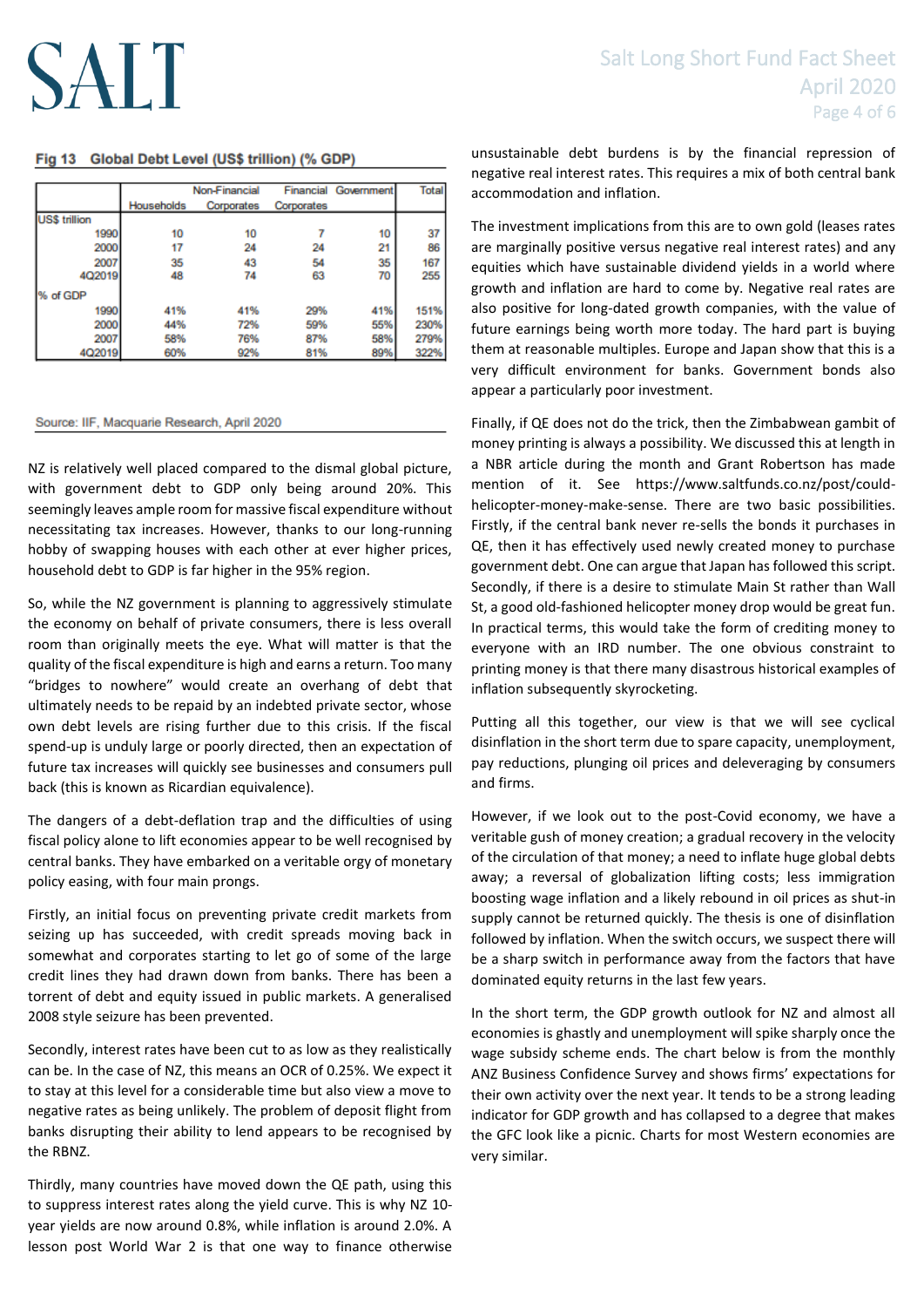# Firms' 1 Year Ahead Activity Outlook



There are as many views over the shape and speed of the recovery from this abyss but a fair projection is that it may take 3 years plus for economic activity to return to its former levels. Quite simply, NZ consumers and firms will have more debt, less income and on average will behave in a way reflecting that we are all a little poorer. Savings will rise and while this is optimal for the individual, it is not optimal in aggregate for the economy. This tough economic reality will gradually filter through analysts' earnings forecasts.

Importantly, we suspect the sources of NZ's economic growth may move away from the three-legged stool of export growth, immigration and a housing boom. Exports are clearly in a solid position, with some segments set to do very well but it will take many years for tourism to return to its former contribution. Expecting immigration to return to its 60k+ heyday also looks most unlikely, while housing has a world of worries to deal with.

The net immigration plunge will hurt housing demand, the tourism bust will return short term rentals to the housing stock, NZ housing is hugely expensive relative to almost all other countries, unemployment will spike, bank lending will be constrained by limited deposit growth and concerns re customer solvency, housing supply has finally responded with a long lag and planning laws are set to be loosened.

The one positive is very low mortgage rates and these may staunch some pain. However, these present a classic case of money illusion. By capping them up into the price of a house today, you take on a large mortgage debt whose real value doesn't get inflated away like in the old days. Bulls also point to the RBNZ's high LVR lending rule removal but banks were already lending well under the 20% limit and we suspect the change was simply to stop a breach as house prices fall.

Few people realise that NZ house prices fell by 40% in real terms in the mid-1970's due to an immigration boom turning to bust, an easing of planning laws and major external shocks from both oil and the UK joining the EEC. One difference was high and rising inflation. History doesn't repeat but it rhymes. This time around, house prices have gone up so far for so long that no one seems able to

comprehend that they might fall by more than 5-10% before they again begin an inexorable climb. Just like everyone thought in Miami and Phoenix and Madrid and Dublin et al in 2008…. As shown in the chart below, a 20% decline would merely return us to March 2016 levels. The retirement village sector is highly levered to both house prices and house sales turnover. In this environment, the investment implications should be clear.



A key assumption implicit in the April surge in financial markets is that Covid-19 is conquered and that economies will return to some form of normal. A re-imposition of lockdowns in Singapore (due to cramped immigrant worker accommodation) and Hokkaido (due to internal migration of infected people) illustrates that some risks do remain. The hodge-podge of uncoordinated responses and reopenings across US states is surely a risk given the Hokkaido experience. This risk will remain for some time and is one to ponder when considering overall investment positioning.

Returning to the performance of the Fund during April, the return of +4.43% (pre-tax and fees) was comprised of +8.66% from our long book and -4.23% from our short book. The "winners to losers" ratio was an extremely strong 67%, driven in part by having more longs than shorts and markets going up.

Unsurprisingly, our largest winners came from our longs and were chiefly names that had been hard hit in March. The stand-out was our large position in 360 Capital Digital Infrastructure Fund (TDI, +13.9%), which we were buying below cash backing at its lows in March and where our long-awaited catalyst of a buyback of over 30% of the free-float is just beginning to kick in. TDI is a mix of cash, high yielding investments in data centres and it is building a fibre network to connect data centres in Australia.

The second largest tailwind was our old favourite Marsden Maritime (MMH, +20.4%) which is very well placed to be an early beneficiary of "shovel ready" projects to revive the NZ economy. A resumption in log exports will also help and this has seen strength in their peer, Ports of Tauranga.

Our third highlight was more of a fallen angel in the form of our longstanding holding in Turners (TRA, +25.4%) which rebounded sharply

### Salt Long Short Fund Fact Sheet April 2020 Page 5 of 6